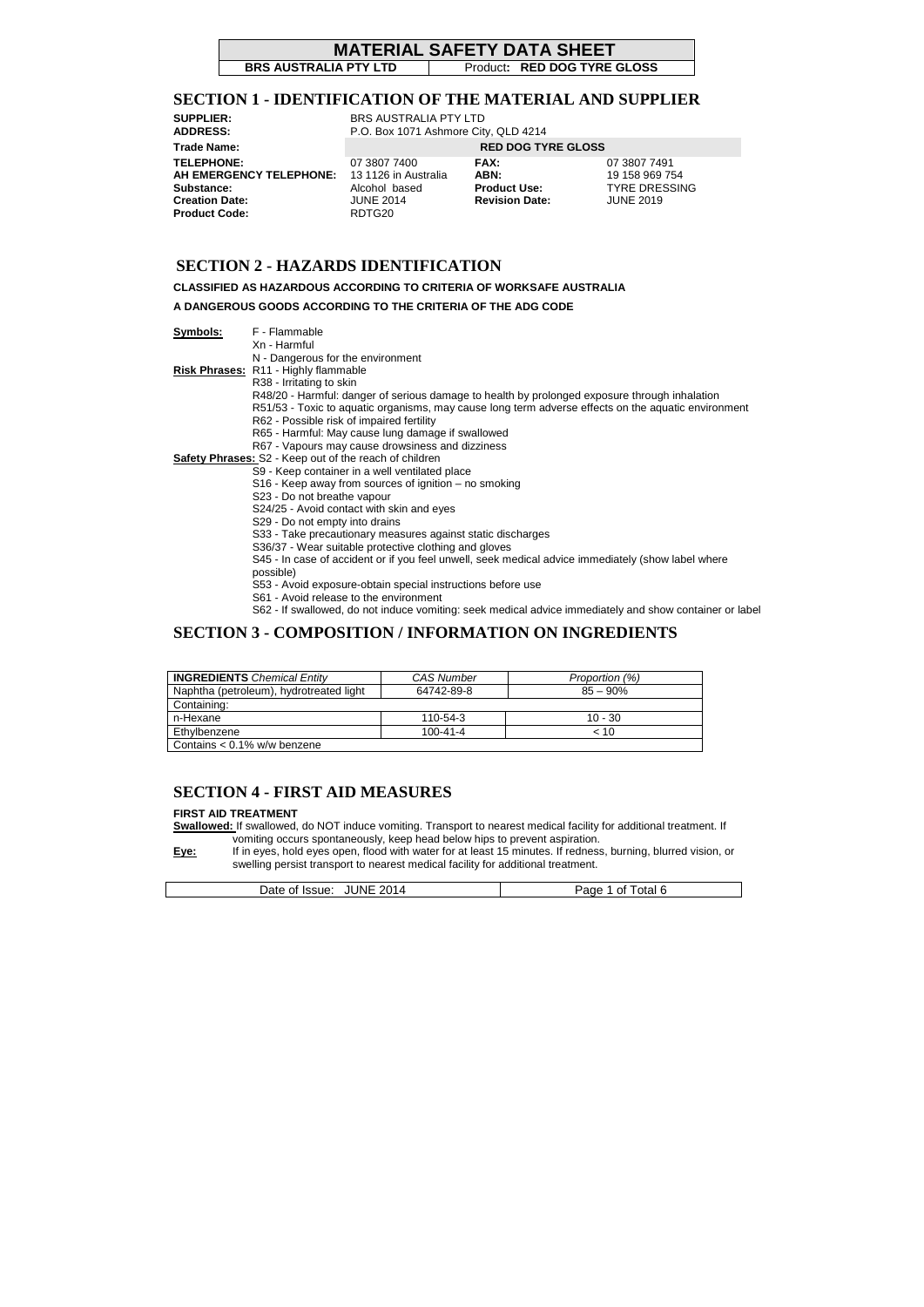#### **MATERIAL SAFETY DATA SHEET**

**BRS AUSTRALIA PTY LTD** Product**: RED DOG TYRE GLOSS** 

**Skin:** If skin contact occurs, remove contaminated clothing and wash skin thoroughly with water and follow by washing with soap if available.

**Inhaled:** Remove victim from exposure if safe to do so. If rapid recovery does not occur, transport to nearest medical facility for additional treatment. Remove contaminated clothing.

**First Aid facilities:** Potable water should be available to rinse eyes or skin. Provide eye baths and safety showers. **Advice to Doctor:** Treat symptomatically.

**Additional Information:** None available.

## **SECTION 5 - FIRE FIGHTING MEASURES**

**Suitable Extinguishing Media:** Foam, water spray or fog. Dry chemical powder, carbon dioxide. Do not use water in a jet.

**Hazards from combustion products:** Carbon monoxide may be evolved if incomplete combustion occurs. Will float and can be reignited on surface water. Vapour is heavier than air, can spread along ground and distant ignition is possible. **Precautions F Special Protective Equipment:** Wear full protective clothing and self-contained breathing apparatus. **Additional Information:** Hazchem code 3YE.

#### **SECTION 6 - ACCIDENTAL RELEASE MEASURES**

Observe all local and national regulations.

**Spills and Disposal:** Avoid contact with spilled or released material. Shut off leaks, if possible without personal risks. Remove all sources of ignition in the surrounding area. Use appropriate containment to avoid environmental contamination. Prevent from spreading and entering waterway using sand, earth or other appropriate barriers. Take precautionary measure against static discharge. Ensure electrical continuity by bonding and earthing all equipment. **Methods and Materials for Containment and Clean Up Procedures:** For small spills (<1 drum), transfer by mechanical means to a labelled, sealable container for product recovery or safe disposal. Allow any residues to evaporate or use an appropriate absorbent material and dispose of safely. For larger spills (> 1 drum), transfer by means such as a vacuum truck to a salvage tank for recovery or disposal. Do not flush residues with water. Retain as contaminated waste. Allow any residues to evaporate or use an appropriate absorbent material and dispose of safely.

#### **SECTION 7 - HANDLING AND STORAGE**

**Precautions for Safe Handling and Storage:** Avoid breathing of or contact with material. Use in well ventilated areas. Wash thoroughly after handling. Avoid contact with skin and eyes and clothing. Handle open containers in well ventilated area. Ensure that the workplace is ventilated such that the Occupational Exposure limit is not exceeded. Do not empty into drains. Do not eat, drink or smoke in contaminated areas. Before eating, drinking or smoking, remove contaminated clothing and wash hands. Do not store near strong oxidants.

**Dispensing:** Electrostatic charges may be generated during transfer. Electrostatic discharge may cause fire. Ensure electrical continuity by earthing all equipment.

**Flammability:** Highly flammable.

## **SECTION 8 EXPOSURE CONTROLS / PERSONAL PROTECTION**

**Exposure Standards:** In the absence of occupational exposure standards for this product, it is recommended that the following be adopted:

Hexane 72mg/m TWA (8hr), 20ppm 3

X55 450mg/m 3 TWA (8hr)

**Biological Limit Values:** No biological limit allocated.

**Personal Protective Equipment:** 

**Respiratory Protection:** If work practices do not maintain airborne level below the exposure standard, use appropriate respiratory protection equipment. When using respirators, select an appropriate combination of mask and filter and select a filter for organic gases and vapours (boiling point > 65 Deg C). Respirators should comply with AS1716 or an equivalent approved by a state/territory authority.

**Hand Protection:** Use solvent resistant gloves (nitrile for longer term protection or PVC and neoprene for incidental splashes).

**Eye Protection:** Wear safety goggles.

**Protective Clothing:** Use chemical resistant glove/gauntlets, boots and apron. Skin protection not ordinarily required beyond standard issue work clothes.

**Engineering Controls:** Ensure that adequate ventilation is provided. Maintain air concentrations below recommended exposure standards. Avoid generating and inhaling mists. Keep containers closed when not in use.

| 2014<br>.JUNE<br>otal<br>ΩT<br>۱۱۴.<br>$\sim$<br>. YL<br>$\sim$ $\sim$ $\sim$ $\sim$ $\sim$ $\sim$ |
|----------------------------------------------------------------------------------------------------|
|----------------------------------------------------------------------------------------------------|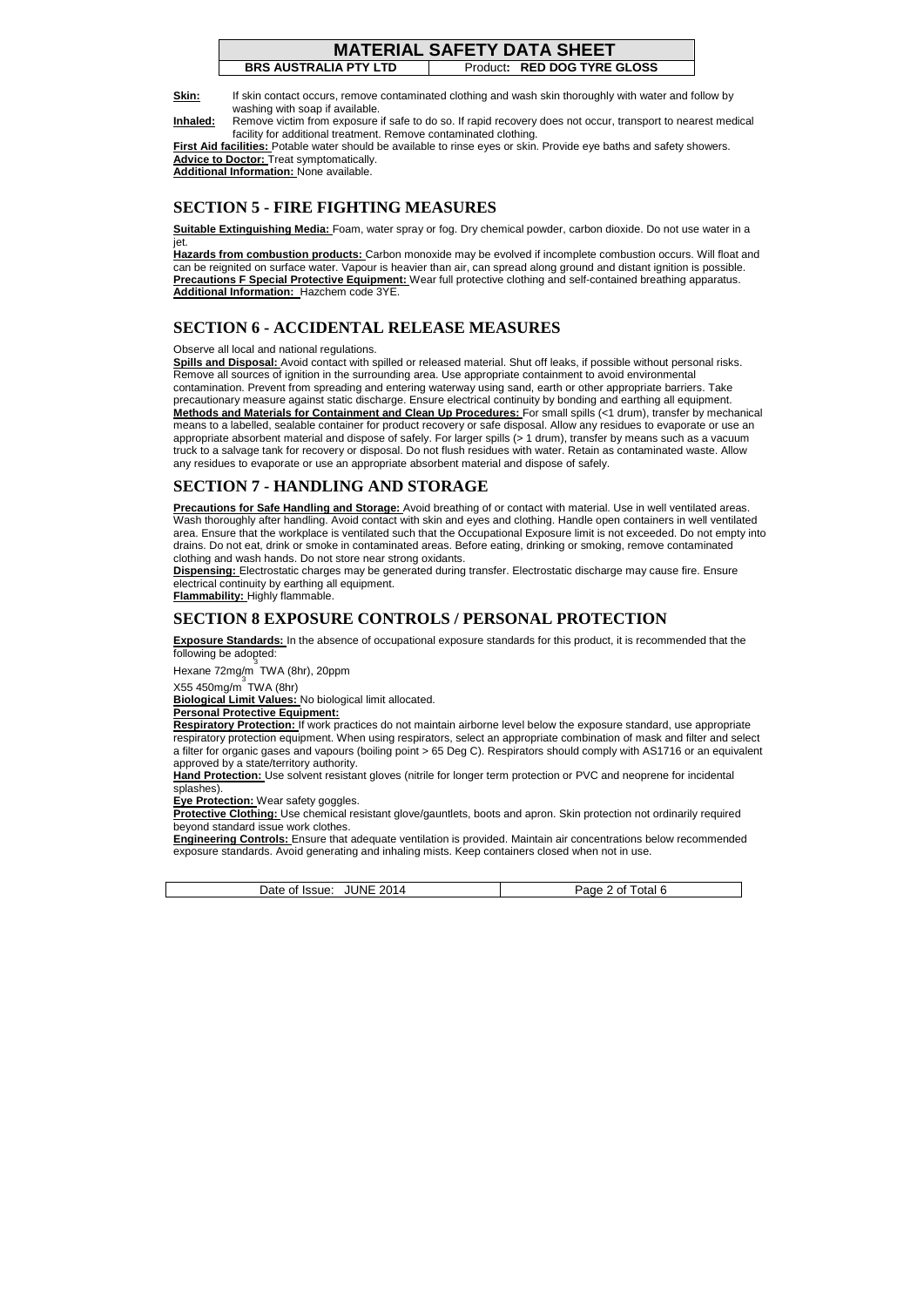**BRS AUSTRALIA PTY LTD** Product: RED DOG TYRE GLOSS

#### **SECTION 9 - IDENTIFICATION**

| PHYSICAL DESCRIPTION / CHEMICAL PROPERTIES | <b>Colourless Liquid</b> |
|--------------------------------------------|--------------------------|
| Appearance:                                |                          |
| Odour:                                     | Paraffinic sweet         |
| pH:                                        | N/A                      |
| Vapour Pressure:                           | Typical 34.5 kPa         |
| Vapour Density (air = 1):                  | > 1                      |
| Boiling Point (C):                         | $50 - 135$               |
| Freezing/Melting Point (C):                | Data not available       |
| Solubility in Water:                       | Not miscible with water  |
| Specific Gravity (g/ml @ 15 C):            | Typical 0.67 - 0.755     |
| Flashpoint (C):                            | $-30$ (Abel)             |
| Flammability Limits (%):                   | $1 - 7.5$                |
| Auto Ignition Temperature (C):             | 280 (ASTM E-659)         |
| <b>Percent Volatiles:</b>                  | 100                      |

## **SECTION 10 - STABILITY AND REACTIVITY**

**Chemical Stability:** Stable under normal conditions of use.

**Conditions to Avoid:** Avoid heat, sparks, open flames and other ignition sources.

**Incompatible Materials:** Strong oxidising agents.

**Hazardous Decomposition Products:** Thermal decomposition is highly dependant on conditions. A complex mixture of airborne solids, liquids, gases, including carbon monoxide, carbon dioxide and other organic compounds will be evolved when this material undergoes combustion or thermal or oxidative degradation.

## **SECTION 11 - TOXOCOLOGICAL INFORMATION**

**HEALTH EFFECTS** 

Acute:

**Swallowed:** Expected to be of low toxicity: LD50>2000mg/kg, Rat. Aspiration into lungs when swallowed or vomited may cause chemical pneumonitis which can be fatal.

**Eye:** Expected to be non-irritating to eyes.

**Skin:** Irritating to skin. Prolonged contact may cause defatting of skin which can lead to dermatitis.

**Inhaled:** Not expected to be a respiratory irritant. High concentrations may cause central nervous system depression resulting in headaches, dizziness and nausea; continued inhalation may result in unconsciousness and/or death.

**Chronic:** Central nervous system: repeated exposure effects the nervous system. Causes foe toxicity in animals at doses which are maternally toxic. Affects reproductive system in animals at doses which produces other toxic effects (n-Hexane).

## **SECTION 12 - ECOLOGICAL INFORMATION**

#### **Ecotoxicity:**

Fish : Expected to be toxic: 1 <LC/EC/IC50 <=10 mg/l Aquatic Invertebrates : Expected to be toxic: 1 <LC/EC/IC50 <=10 mg/l Algae : Expected to be toxic: 1 <LC/EC/IC50 <=10 mg/l Microorganisms : Expected to be toxic: 1 <LC/EC/IC50 <=10 mg/l **Mobility:** Floats on water. Absorbs on soil. Persistance/degradability: Readily biodegradable. Oxidises by photo-chemical reactions in air. **Bioaccumulation:** Has the potential to bioaccumulate.

| . JUNE 2014<br>Date of Issue: | Page 3 of Total 6 |
|-------------------------------|-------------------|
|-------------------------------|-------------------|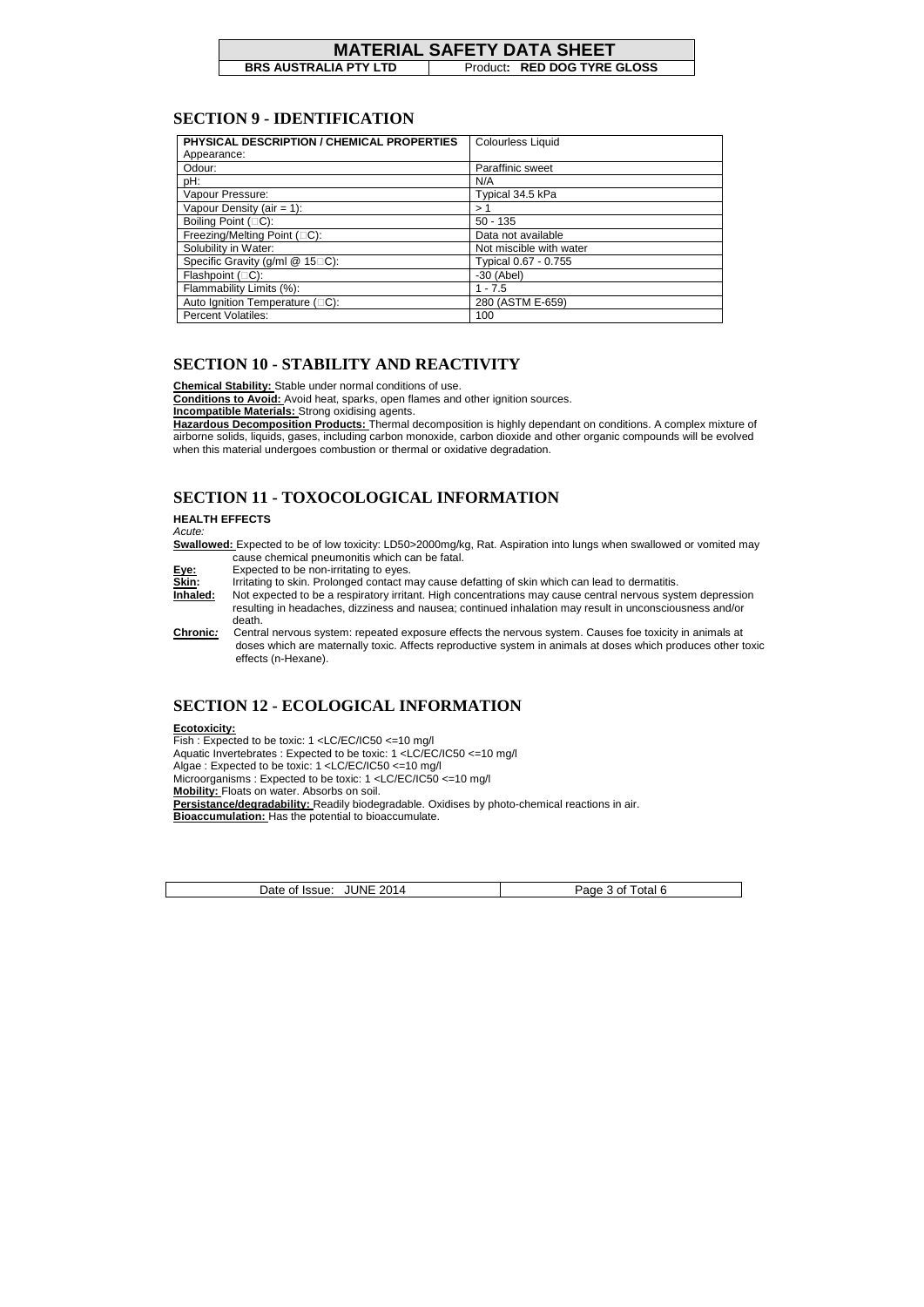# **MATERIAL SAFETY DATA SHEET**<br>BRS AUSTRALIA PTY LTD Product: RED DOG TYRE

**Broduct: RED DOG TYRE GLOSS** 

| <b>JUNE 2014</b><br>Total 6<br>Date of Issue:<br>Page 4 of i |
|--------------------------------------------------------------|
|--------------------------------------------------------------|

#### **SECTION 13 - DISPOSAL CONSIDERATIONS**

**Disposal Methods:** Ensure waste disposal conforms to local waste disposal regulations.

| <b>SECTION 14 TRANSPORT</b><br><b>INFORMATION UN Number:</b> | 1268 | <b>Proper Shipping Name:</b> | PETROLEUM<br>DISTILLATES, N.O.S<br>(SOLVENT NAPHTHA) |
|--------------------------------------------------------------|------|------------------------------|------------------------------------------------------|
| Class:                                                       |      | Subsidiary Risk:             | None allocated                                       |
| Packing Group:                                               |      | Hazchem Code:                | 3YE                                                  |
| <b>Special Precautions for User:</b>                         | None |                              |                                                      |

#### **SECTION 16 OTHER INFORMATION**

Further Information may be obtained by contacting BRS AUSTRALIA PTY LTD on (07) 3807 7400

The information sourced for the preparation of this document was correct and complete at the time or writing to the best of the writer's knowledge. The document represents the commitment to the company's responsibilities surrounding the supply of this product, undertaken in good faith. This document should be taken as a safety guide for the product and its recommended uses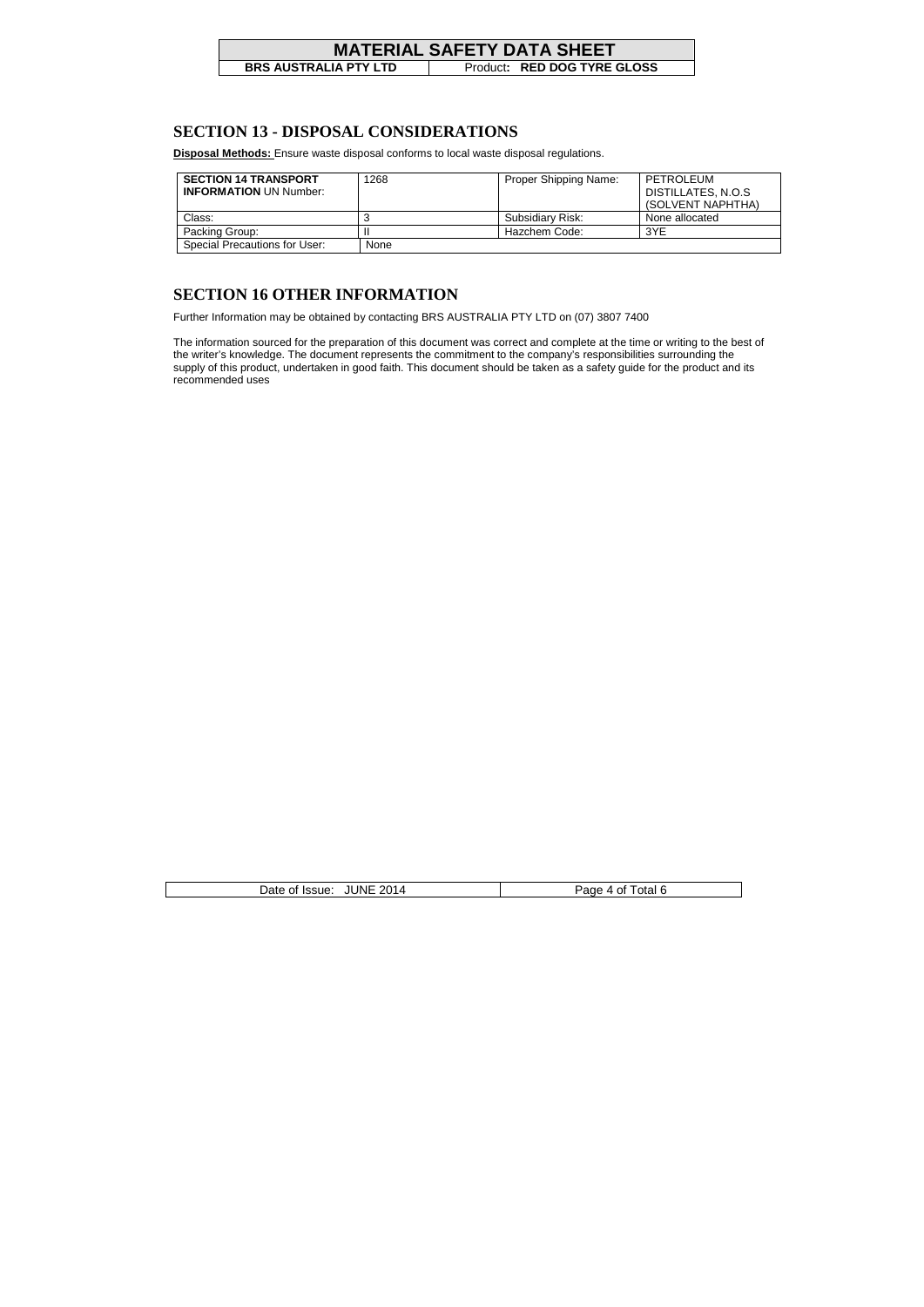## **MATERIAL SAFETY DATA SHEET**<br>BRS AUSTRALIA PTY LTD Product: RED DOG TYRE

**Broduct: RED DOG TYRE GLOSS** 

| Date of Issue: JUNE 2014 | Page 5 of Total 6 |
|--------------------------|-------------------|
|--------------------------|-------------------|

#### **SECTION 3 COMPOSITION / INFORMATION ON INGREDIENTS**

| <b>INGREDIENTS</b> Chemical Entity      | CAS Number     | Proportion $(\% )$ |
|-----------------------------------------|----------------|--------------------|
| Naphtha (petroleum), hydrotreated light | 64742-89-8     | 100                |
| Containing:                             |                |                    |
| n-Hexane                                | 110-54-3       | $10 - 30$          |
| Ethylbenzene                            | $100 - 41 - 4$ | < 10               |
| Contains $< 0.1\%$ w/w benzene          |                |                    |

#### **SECTION 1 IDENTIFICATION OF THE MATERIAL AND SUPPLIER**

**Product Name: RECOSOL R55**  Company: Recochem Inc. ABN: 69 010 485 999 Address : 1809 Lytton Road, Lytton, Queensland 4178 Phone: (07) 3308 5200 Fax: (07) 3308 5201 Emergency Telephone Number: (07) 3308 5200 Day, After Hours 1300 131 001 Other Names: Hydrocarbon Solvent Manufacturer's Product Code: 16225 Recommended Use: Solvent

#### **SECTION 2 HAZARDS IDENTIFICATION**

#### **CLASSIFIED AS HAZARDOUS ACCORDING TO CRITERIA OF WORKSAFE AUSTRALIA A DANGEROUS GOODS ACCORDING TO THE CRITERIA OF THE ADG CODE**

**Symbols:** F - Flammable

Xn - Harmful

N - Dangerous for the environment

**Risk Phrases:** R11 - Highly flammable

R38 - Irritating to skin

R48/20 - Harmful: danger of serious damage to health by prolonged exposure through inhalation

R51/53 - Toxic to aquatic organisms, may cause long term adverse effects on the aquatic environment

R62 - Possible risk of impaired fertility

R65 - Harmful: May cause lung damage if swallowed

R67 - Vapours may cause drowsiness and dizziness

**Safety Phrases:** S2 - Keep out of the reach of children

S9 - Keep container in a well ventilated place

S16 - Keep away from sources of ignition – no smoking

S23 - Do not breathe vapour

S24/25 - Avoid contact with skin and eyes

S29 - Do not empty into drains

S33 - Take precautionary measures against static discharges

S36/37 - Wear suitable protective clothing and gloves

S45 - In case of accident or if you feel unwell, seek medical advice immediately (show label where possible)

S53 - Avoid exposure-obtain special instructions before use

S61 - Avoid release to the environment

S62 - If swallowed, do not induce vomiting: seek medical advice immediately and show container or label